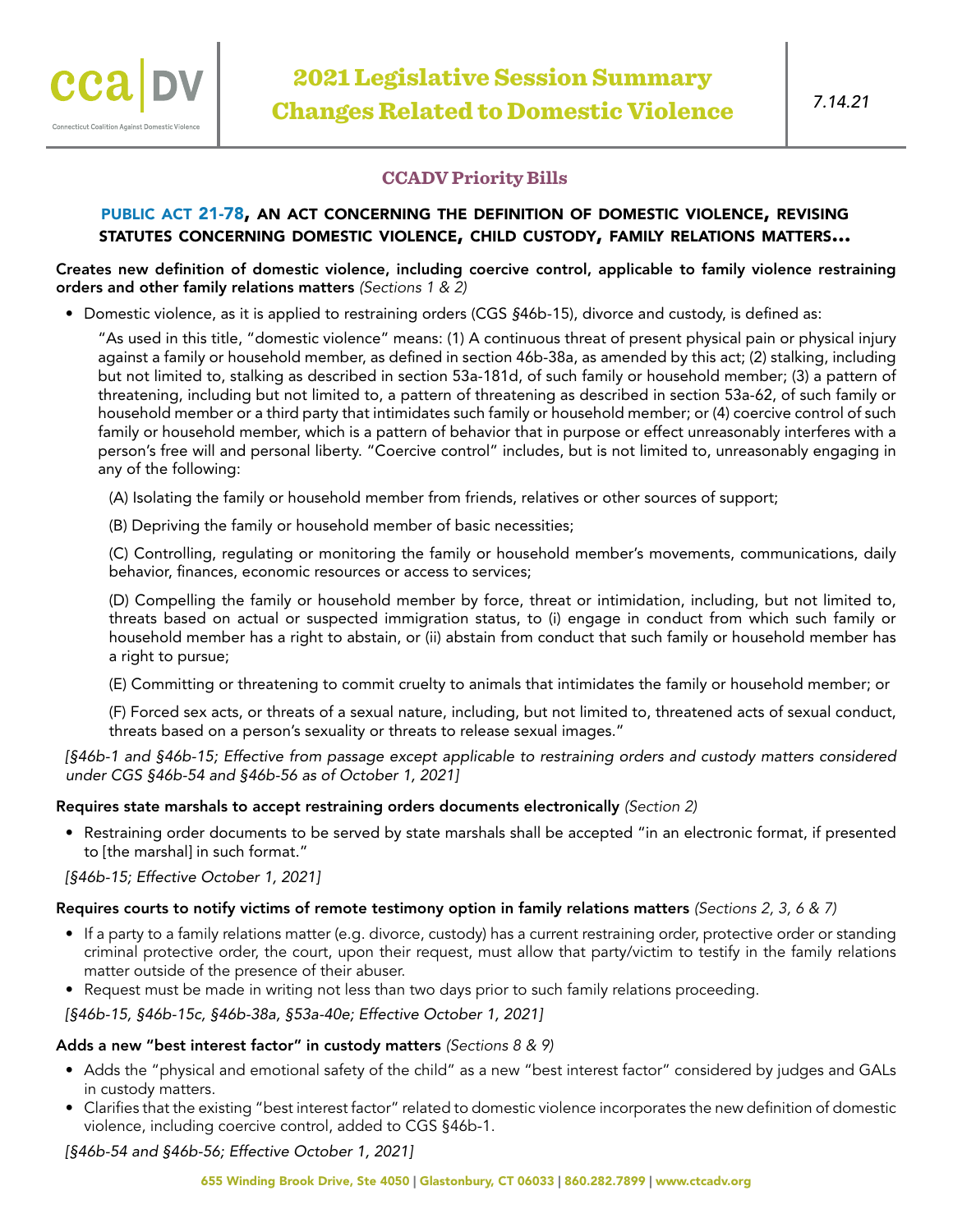# public act 21-78 continued...

### Requires landlords to change individual dwelling unit locks for victims with orders of protection *(Sections 20 - 22)*

- Requires landlords, upon the request of the tenant, to change the locks to individual dwelling units if the tenant has a restraining order, criminal protective order, standing criminal protective order or civil protection order.
- The order must include the requirement that the abuser stay away from the home of the victim or stay a minimum distance (e.g. 100 yards) away from the victim.
- Landlords may charge the "actual reasonable cost" of the lock change to the victim and, if the victim does not pay it, deduct it from their security deposit. *(Note - lock changes are eligible for reimbursement through Judicial Branch Office of Victim Services' Victim Compensation Program.)*

*[New Section; Effective October 1, 2021]*

### Addresses violations of court orders in family violence matters *(Sections 4 & 16)*

- Amends the existing definition of "family violence crime" to include violations of court orders of protection and conditions of release issued in a family violence case making the violation itself a family violence crime requiring nextday arraignment.
- Includes the heightened risk posed to victims of family violence by violations of court orders and conditions of release among the factors that courts may consider when setting bond or other conditions of release.

### *[§46b-38a; Effective July 1, 2021; §54-64a; Effective October 1, 2021]*

### Provides access to police reports for family violence victim advocates upon request *(Section 12)*

• Upon request, a Family Violence Victim Advocate providing services in the Family Division of the Superior Court or geographical area court shall be provided with a copy of the police report in the possession of the state's attorney, State Police, or any municipal police department needed to perform their duties and responsibilities as set forth in §51-27i.

### *[§51-27i; Effective July 1, 2021]*

# Addresses "frivolous and intentionally fabricated pleadings or motions" in family relations matters *(Section 10)*

• In family relations matters, requires the court, upon finding a "pattern of frivolous and intentionally fabricated pleadings or motions" filed by one party, to sanction that party in an "appropriate manner so as to allow such matter to proceed without undue delay or obstruction."

### *[New Section; Effective October 1, 2021]*

### Establishes legal representation for certain indigent victims when applying for a restraining order *(Section 15)*

- •Creates a grant program to provide free legal representation to indigent victims when applying for a restraining order in the following judicial districts: Fairfield, Hartford, New Haven, Stamford-Norwalk, and Waterbury. Legal assistance must be provided at the time of application and, "to the greatest extent practicable within the funding awarded," continued representation may be provided throughout the restraining order process.
- •\$1.25 million was allocated to this program in both FY22 and FY23 in the state budget.

### *[New Section; Effective from passage]*

### Strengthens access to state diversion assistance and cash assistance available to victims through DSS *(Sections 13 - 14)*

•Allows victims temporary access to both Diversion Assistance and State Administered General Assistance (SAGA cash assistance) available through the Dept. of Social Services without including their abuser's income if they remain in the home with the abuser for the temporary access period.

### *[§17b-112g and §17b-191a; Effective July 1, 2021]*

### Defines parameters of processing U-Visa certifications for immigrant victims by state & municipal law enforcement *(Section 5)*

- •As used in this statute, defines the term "expeditious" to mean "not later than 60 days" after receipt of request or "not later than 14 days" in certain circumstances, meaning that law enforcement must process certifications of helpfulness required by immigrant victims when applying for a U-Visa.
- •Clarifies that by signing a certification of helpfulness, state and municipal law enforcement is not making a determination about eligibility for a U-Visa.

*[§46b-38b; Effective July 1, 2021]*